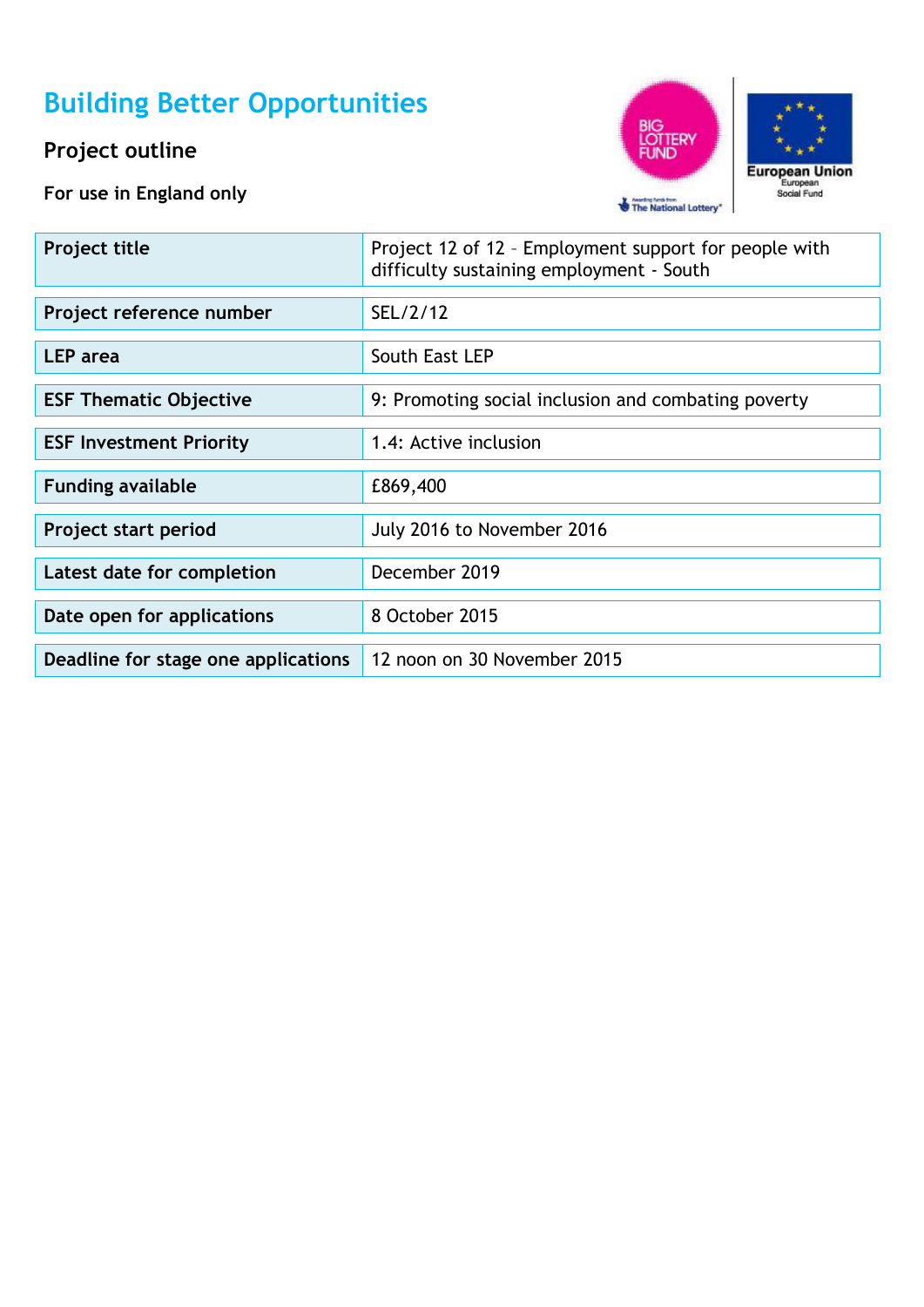### Important information about this project outline

This project outline represents just one strand of the overall funding that is available through Building Better Opportunities. As this is a joint programme with the European Social Fund, we will only consider applications that clearly meet a project outline and meet the requirements set out in our **programme guide**.

As you read this project outline, please note the following:

- This project outline is subject to any changes made by the European Commission or the Managing Authority to the rules governing ESF in England. The Big Lottery Fund will upload any updates to [https://www.biglotteryfund.org.uk/esf.](https://www.biglotteryfund.org.uk/esf) It is your responsibility to review the page regularly to keep abreast of any changes that may have an impact on your application.
- You must apply for the full amount of **funding available** shown, which we will award to just one applicant or partnership to deliver the project described in this outline.
- The project must be delivered in the **LEP area(s)** shown and within any specific **project location** we've identified within this outline.
- You must plan to **start** and **complete** your project by the dates indicated. By 'complete' we mean that you must have spent and claimed all of the grant and closed your project.
- Your proposed project must align with the **project description** we've provided within this outline and include any specific activities listed.
- You must submit your stage one application by the **deadline** we've given above.
- Your proposed project should include appropriate links to potential employers and selfemployment opportunities. The specific interventions must enable a comprehensive assessment of an individual's needs that are tailored to help them move towards work and out of poverty.
- You must demonstrate that the activities you are proposing will be additional to any national and statutory provision. This could include, for example, wrap around support that works with people to overcome the barriers that prevent them engaging effectively with statutory provision, or more in-depth and intensive support to the most disadvantaged people, which they can access alongside the statutory provision they are entitled to.
- Activities must be locally accessible and be led by skilled front line staff.
- The people who will benefit from the project must come from the eligible participant groups  $\bullet$ we've identified in our programme guide, with a specific focus on those unemployed or economically inactive, furthest from the labour market, and most at risk of social exclusion. We may also specify particular **project participants** within this outline that must benefit from some or all of the activites you'll deliver.
- You must be confident that you'll be able to deliver the **project outputs and results**, taking into account the value, length and nature of the project we've described. We will monitor the delivery of the project to ensure these outputs and results will be met over its lifetime.
- You should have experience of delivering similar services and of identifying and working with  $\bullet$ people who face significant challenges to engaging with the labour market. You must demonstrate an understanding of the needs of local people, and show how you will work with existing local providers of related services and engage those most in need in the local area.
- Organisations can be involved in more than one application, either as a lead or a partner. However, lead partners might set their own requirements on partners' involvement in other applications so please check local requirements with the lead partner.
- Subject to satisfactory performance, there may be the potential to extend the project duration and/or increase the funding available for this project once activities have commenced.

If you think your organisation, or a partnership led by your organisation, would be able to deliver the project we've described then you can request a stage one application form on our website [www.biglotteryfund.org.uk/esf.](http://www.biglotteryfund.org.uk/esf)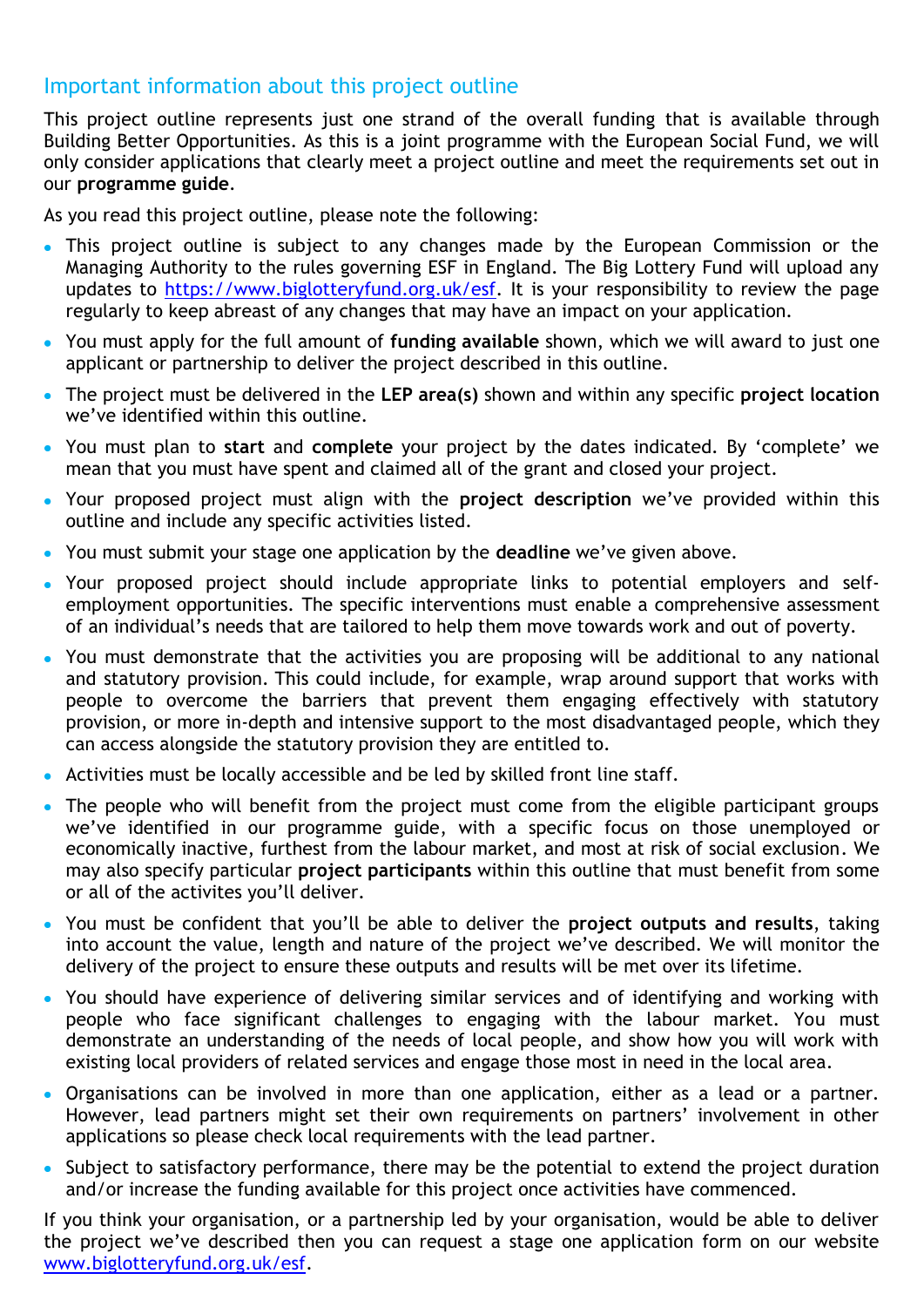#### **Project background**

In 2012 the South East LEP (SE LEP) area had a population of over 4 million people. The Office for National Statistics forecasts that SE LEP's population will increase by 6.9 per cent to 4,388,000 in 2021. This will result from both local natural growth and net migration from elsewhere in the UK, particularly London. Overall rates of economic activity in the SE LEP area are above the national rates, but below those for the wider South East. Employment rates show a similar pattern. Over 270,000 people work in London and live in the SE LEP area, which represents 10.7 per cent of the working age residents, with the highest proportion being in districts closest to London.

Barriers to employment include: disability, ill-health and rural isolation. Evidence from current Work Programme participants in the area suggests that those in receipt of Employment Support Allowance (ESA) have a success rate of 10 percentage points lower than for Work Programme participants as a whole.

Whilst the SE LEP region is seen as an affluent area, there are pockets of considerable deprivation in terms of disparity of income and financial inequality. Within Kent, latest claimant data (NOMIS) shows 49,850 people are claiming ESA and Incapacity Benefits. The ONS Annual Population survey 2014 found 55.9 per cent of residents in Kent hold up to level three qualifications compared to the South East average of 60.6 per cent, and 6.6 per cent of adults have no qualifications compared to the South East average of 5.6 per cent. These factors compound issues of both physical and social isolation.

There are a total of 64,100 inactive people of working age in East Sussex; with a further estimated 29,500 claiming unemployment benefits or who are actively seeking work. Furthermore, childcare is a major barrier to work for many women, in particular. There are nearly 6,000 economically inactive residents who would like a job in East Sussex, but who are not looking because they are looking after a family or home.

Research identifies that 33 per cent of Hastings residents do not own a car compared to 19 per cent of the rest of the South East (ONS 2012). Over 87 per cent of East Sussex is classed as rural, with a quarter of the population living in small-town communities. This can further reduce the opportunity to access better jobs or more sustainable employment.

In July 2015 unemployment levels in Medway were higher than those of the South East and Great Britain on average. Compared to the South East and Great Britain, Medway had a higher percentage of both unemployed people seeking work and economically inactive people that would like to find a job. Evidence identifies several factors that influence unemployment levels in Medway. It has a lower job-density than the rest of the South East and Great Britain, meaning that there are fewer jobs per person available. It also has lower academic attainment at NVQ levels than the South East and Great Britain averages.

SE LEP's European Structural Fund strategy is focused on ensuring that disadvantaged groups are included in and can take advantage of expected growth in the local economy, through tackling the barriers that prevent individuals from entering and sustaining employment. Some groups have been identified as experiencing particular difficulties in securing employment, including: people with a family history of unemployment, people from Black and Minority Ethnic (BAME) communities and people with housing difficulties.

There are 12 projects being delivered in the South East LEP area through Building Better Opportunities:

- Employment support for people with disabilities and long term health issues North;
- Employment support for people with mental health issues North;
- Employment support for carers North;
- Employment support for older people North;
- Employment support for lone parents North;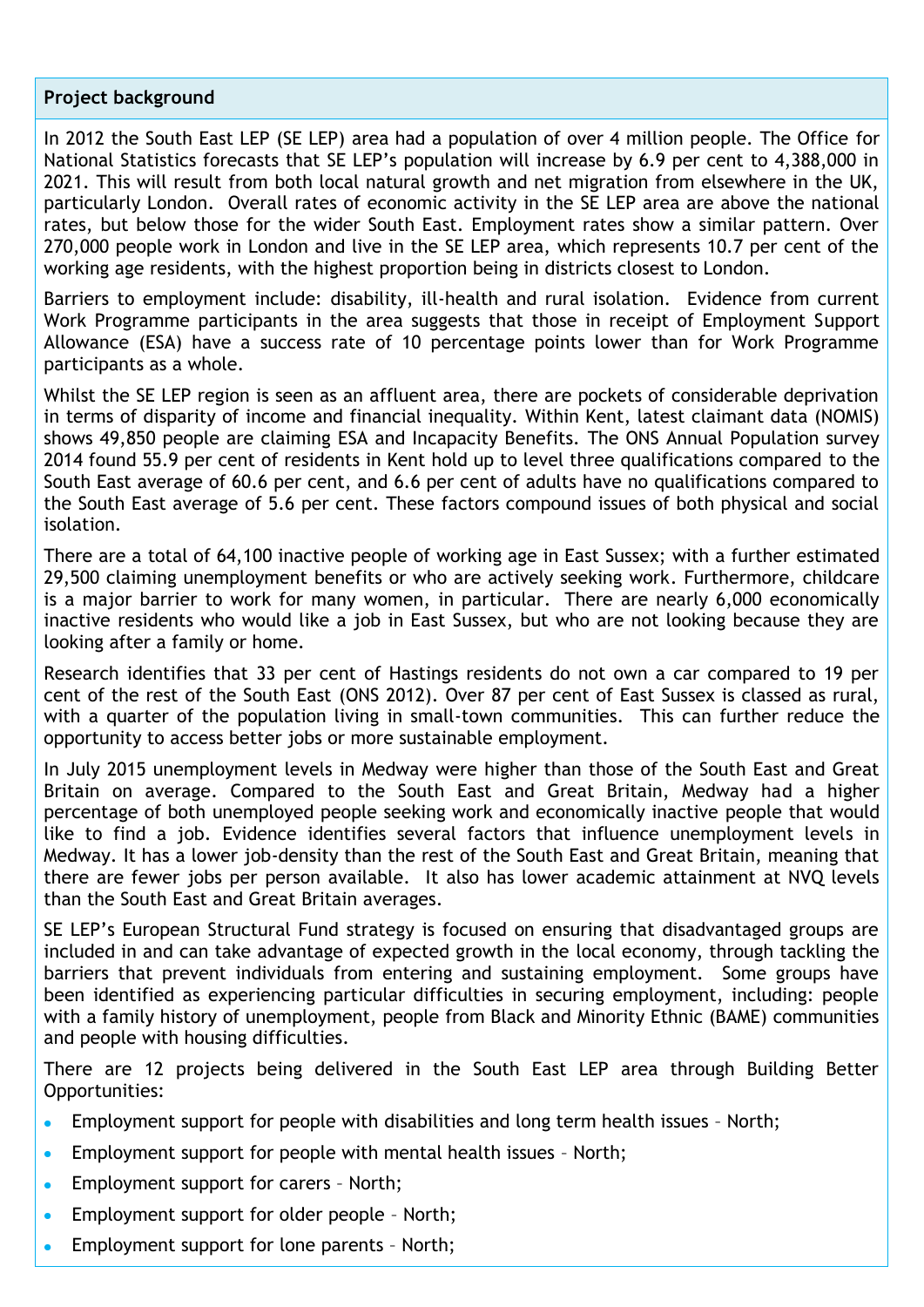- Employment support for people with difficulty sustaining employment North;
- Employment support for people with disabilities and long term health issues South;  $\bullet$
- Employment support for people with mental health issues South;  $\bullet$
- Employment support for carers South;
- Employment support for older people South;
- Employment support for lone parents South;
- Employment support for people with difficulty sustaining employment South.  $\bullet$

Applicants should ensure they are fully aware of the other projects we will be funding in the SE LEP area (even if they only plan to submit an application for this project).

#### **Project aim**

This project aims to support people who are furthest from the labour market to overcome barriers to move towards and into sustainable volunteering, education, training or employment.

The project will particularly focus on those people currently not in employment who have a history of moving in and out of the labour market. Employment will be one measure of success, but so too will be the confidence of participants to progress onto other training, education or volunteering opportunities.

Therefore, the project will need to:

- provide the means through which disadvantaged people become work ready and are able to access volunteering, training and employment opportunities;
- provide continuing support measures for participants who are either shifting in and out of work or making the transition from one stage to another on the path towards employment, for example from homelessness or rehabilitation to volunteering, or from training to employment placements;
- provide new and innovative models of service delivery where the existing provision is lacking  $\bullet$ and unable to meet the needs of individuals, families or deprived locations necessary to allow for progression towards employment;
- support marginalised and socially excluded people to access new and existing activities that address physical, geographical, communications and service access limitations.

#### **Project description**

The specific activities to be delivered through this project should be determined by applicants and clearly articulated in their stage one application form, but possible activities could include:

- providing a holistic assessment of an individual's needs and access to bespoke interventions to  $\bullet$ meet these needs;
- support for each individual to understand why they have struggled to sustain work and how they  $\bullet$ can obtain more secure employment;
- where relevant, support to acquire the skills and experience needed to obtain more secure  $\bullet$ employment (e.g. as opposed to seasonal or temporary work);
- activities that will enable participants to become work-ready (for example, training,  $\bullet$ volunteering opportunities, community learning, work trials, work placements, work experience and job opportunities);
- the provision of financial literacy training, debt advice and access to financial services;
- activities that will support participants to overcome language and other communication barriers;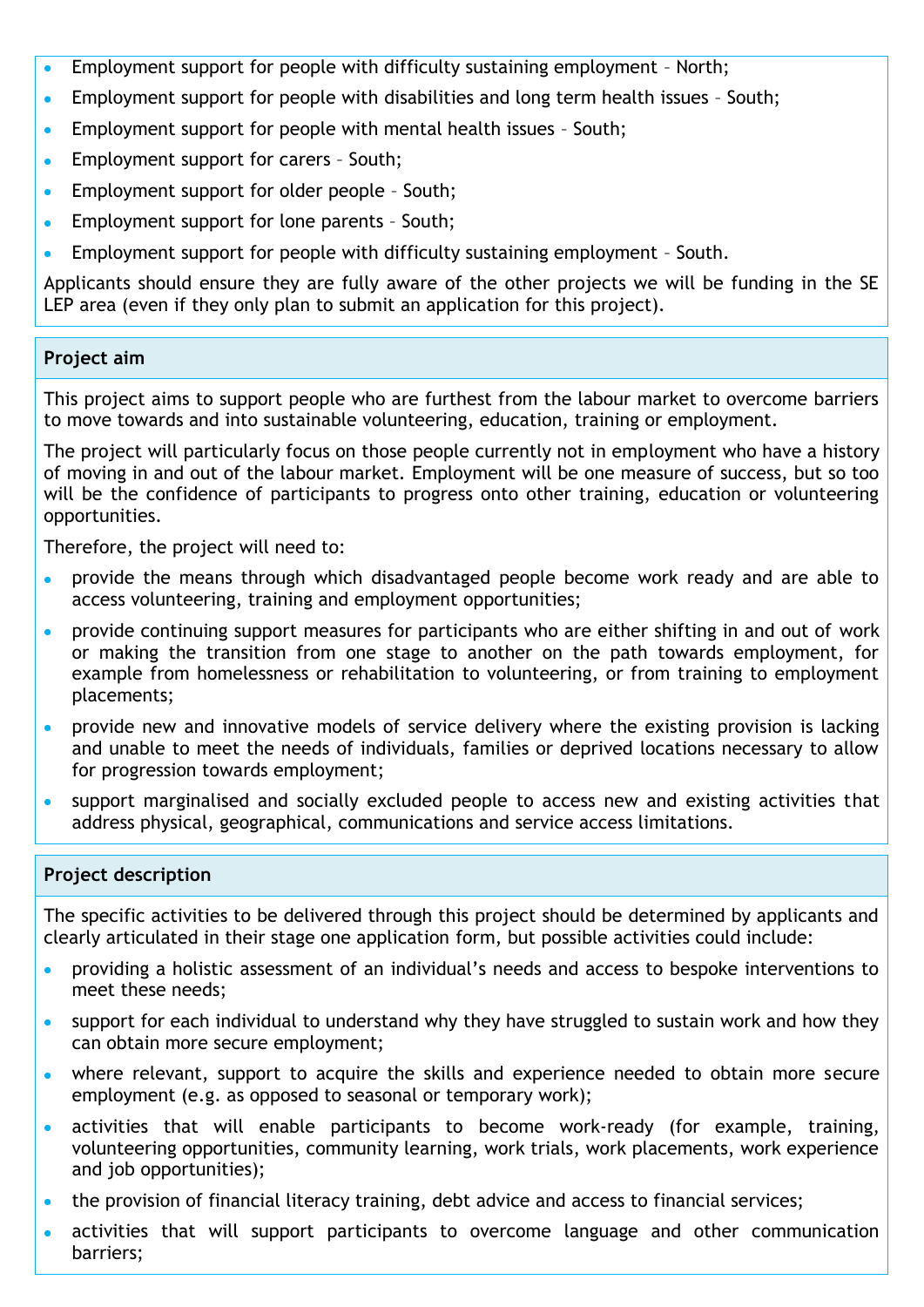- supported work experience;
- support to gain and develop soft and life skills.

Applicants are encouraged to consider a wide range of innovative delivery models.

#### **Project location**

The project should be delivered either across the whole of the South of the SE LEP area including more rural communities, or the applicant can make proposals that concentrate in certain geographical areas within the South region where the need is evidenced as greatest.

#### **Project participants**

All participants must be unemployed or economically inactive as defined in our programme guide.

The project will have a specific focus on individuals who are out of work due to difficulty sustaining employment (for example, people who have some experience of employment, perhaps in seasonal or temporary jobs) and are at most at risk of social exclusion. This includes, but is not limited to:

- people facing multiple disadvantages in accessing the labour market, particularly those with multiple personal issues;
- **•** people from BAME communities who are unable to sustain employment:
- people with housing difficulties who are unable to sustain employment;
- parents in workless households who are unable to sustain employment.  $\bullet$

Whilst we can support activities for young people between the ages of 15 and 18, there is a new statutory requirement for this age group to remain in education, employment or training. We can only pay for activities working with young people who are aged 16–29 and who are not in education, employment or training (NEET) and young people aged 15-18 who are NEET or at risk of becoming NEET. Young people below the age of 15 are ineligible participants. Unless the project is specifically aimed at young people, those aged 29 plus remain eligible participants.

#### **Project outputs and results**

The project must deliver the following outputs and results within its lifetime:

- At least 235 people are engaged in activities to improve their work readiness, including at least:
	- o 118 men;
	- $\circ$  117 women:
	- o 117 people who are unemployed;
	- o 118 people who are economically inactive;
	- o 27 people who are 50 or older;
	- $\circ$  33 people with disabilities;
	- o 15 people from ethnic minorities.

N.B. each person can be counted against more than one category.

- At least 17 per cent of the people enrolled on the project move into education or training on leaving.
- At least 14 per cent of people move into employment, including self-employment, on leaving. Of these, 50 per cent must have been unemployed when joining the project and 50 per cent must have been economically inactive.
- At least 27 per cent of people who were economically inactive when joining the project move